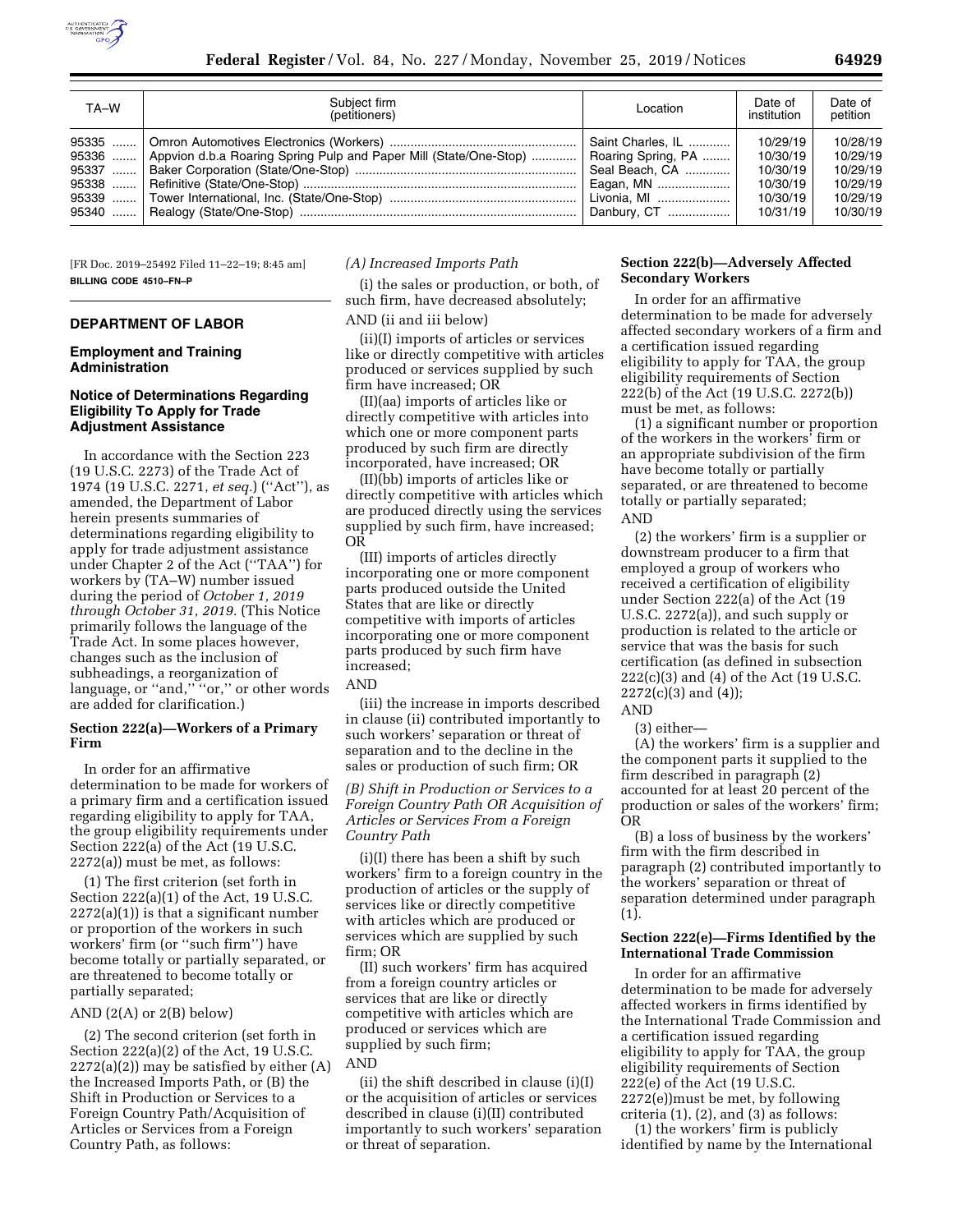Trade Commission as a member of a domestic industry in an investigation resulting in—

(A) an affirmative determination of serious injury or threat thereof under section 202(b)(1) of the Act (19 U.S.C. 2252(b)(1)); OR

(B) an affirmative determination of market disruption or threat thereof under section 421(b)(1)of the Act (19 U.S.C. 2436(b)(1)); OR

(C) an affirmative final determination of material injury or threat thereof under section 705(b)(1)(A) or 735(b)(1)(A) of the Tariff Act of 1930 (19 U.S.C. 1671d(b)(1)(A) and 1673d(b)(1)(A)); AND

(2) the petition is filed during the 1 year period beginning on the date on which—

(A) a summary of the report submitted to the President by the International Trade Commission under section 202(f)(1) of the Trade Act (19 U.S.C.  $2252(f)(1)$ ) with respect to the affirmative determination described in paragraph (1)(A) is published in the **Federal Register** under section 202(f)(3) (19 U.S.C. 2252(f)(3)); OR

(B) notice of an affirmative determination described in subparagraph (B) or (C)of paragraph (1) is published in the **Federal Register**; AND

(3) the workers have become totally or partially separated from the workers' firm within—

(A) the 1-year period described in paragraph (2); OR

(B) notwithstanding section 223(b) of the Act (19 U.S.C. 2273(b)), the 1-year period preceding the 1-year period described in paragraph (2).

# **Affirmative Determinations for Trade Adjustment Assistance**

The following certifications have been issued. The date following the company name and location of each determination references the impact date for all workers of such determination.

The following certifications have been issued. The requirements of Section 222(a)(2)(A) (Increased Imports Path) of the Trade Act have been met.

| TA-W No. | Subject firm                                                                                                                                                                                                                | Location                     | Impact date    |
|----------|-----------------------------------------------------------------------------------------------------------------------------------------------------------------------------------------------------------------------------|------------------------------|----------------|
|          | 95,023    AJ Oster, LLC, Global Brass & Copper, Monroe Staffing, Randstad    Warwick, RI<br>95,074    Pace Industries, Inc., St. Paul (Metalcraft) Division, Pace Industries   Arden Hills, MN    August 13, 2018.<br>11 G. | Westbury, NY  July 15, 2018. | July 30, 2018. |
|          | 95,077    Omnimax International, Inc., Specialty Division, Omnimax Holdings, Inc   Helena, AR    August 15, 2018.                                                                                                           |                              |                |

The following certifications have been issued. The requirements of Section 222(a)(2)(B) (Shift in Production or

Services to a Foreign Country Path or Acquisition of Articles or Services from

a Foreign Country Path) of the Trade Act have been met.

| TA-W No. | Subject firm                                                                                          | Location         | Impact date         |
|----------|-------------------------------------------------------------------------------------------------------|------------------|---------------------|
| 94.684   | Superior Industries International, TEC, WorkSource                                                    | Fayetteville, AR | April 1, 2018.      |
| 94,780   | Target Corporation, Finance Process & Technology Division                                             | Minneapolis, MN  | May 2, 2018.        |
| 94,780A  | Target Corporation, Financial Accounting & Reporting Division                                         | Minneapolis, MN  | May 2, 2018.        |
| 94,780B  | Target Corporation, Finance Operations Division                                                       | Minneapolis, MN  | May 2, 2018.        |
| 94,806   |                                                                                                       | Suffolk, VA      | May 10, 2018.       |
| 94,843   | Sabre GLBL Inc., Airline Solutions, Professional Services and Con-<br>sulting Organization, etc.      | Southlake, TX    | May 23, 2018.       |
| 94,985   | Sphera Solutions Inc., Genstar Capital, Ascent, TMA Resources                                         | Chicago, IL      | July 8, 2018.       |
| 95,022   | Glen Gery Corporation, Brickworks NA, Labor Finders                                                   | Manassas, VA     | July 30, 2018.      |
| 95,035   | Adidas America Inc., Finance/Expense Management, Adidas AG, Apex<br>Systems, Tek Systems, etc.        | Portland, OR     | August 1, 2018.     |
| 95,050   |                                                                                                       | Vernon, CA       | August 6, 2018.     |
| 95,054   | Goodman Company, L.P., Sheet Metal Stamped Parts Division, Fay-<br>etteville Facility.                | Fayetteville, TN | August 7, 2018.     |
| 95,078   | Briggs & Stratton Corporation, Global Engines & amp; Power Division,<br>Murray Plant, Hamilton Ryker. | Murray, KY       | August 15, 2018.    |
| 95.100   |                                                                                                       | Louisville, KY   | August 21, 2018.    |
| 95,108   |                                                                                                       | Hollister, CA    | August 22, 2018.    |
| 95,119   |                                                                                                       | Pittsburgh, PA   | August 23, 2018.    |
| 95,126   | Insourcing Specialists Inc., Columbia Forest Products, Manpower                                       | Salem, OR        | August 27, 2018.    |
| 95,150   | Bridgestone Americas, Inc., Shared Business Services, Kelly Services,<br>Robert Half, Insight Global. | Antioch, TN      | September 5, 2018.  |
| 95,158   | Keystone Powered Metal Company, Sumitomo Electric Sintered Alloy,<br>Ltd.                             | St. Marys, PA    | August 26, 2018.    |
| 95,167   | West Corporation, West Unified Communications Services, Inc., West<br>Facilities, LCC, etc.           | Manassas, VA     | September 9, 2018.  |
| 95,186   | Westech Building Products (Evansville) LLC, Westlake Chemical Com-<br>pany.                           | Mount Vernon, IN | September 16, 2018. |
| 95,189   | TI Fluid Systems, FTDS division, TI Group Automotive Systems, LLC,<br>Elwood Staffing, Benchmark.     | Greeneville, TN  | September 16, 2018. |
| 95,191   |                                                                                                       | Somerset, NJ     | April 14, 2019.     |
| 95,195   | Trelleborg Coated Systems, Printing Solutions Division, Second LAC,<br>Inc.                           | Morristown, TN   | September 19, 2018. |
| 95,196   | West Corporation, West Unified Communications Services, Inc., West<br>Facilities, LCC, etc.           | West Point, GA   | September 19, 2018. |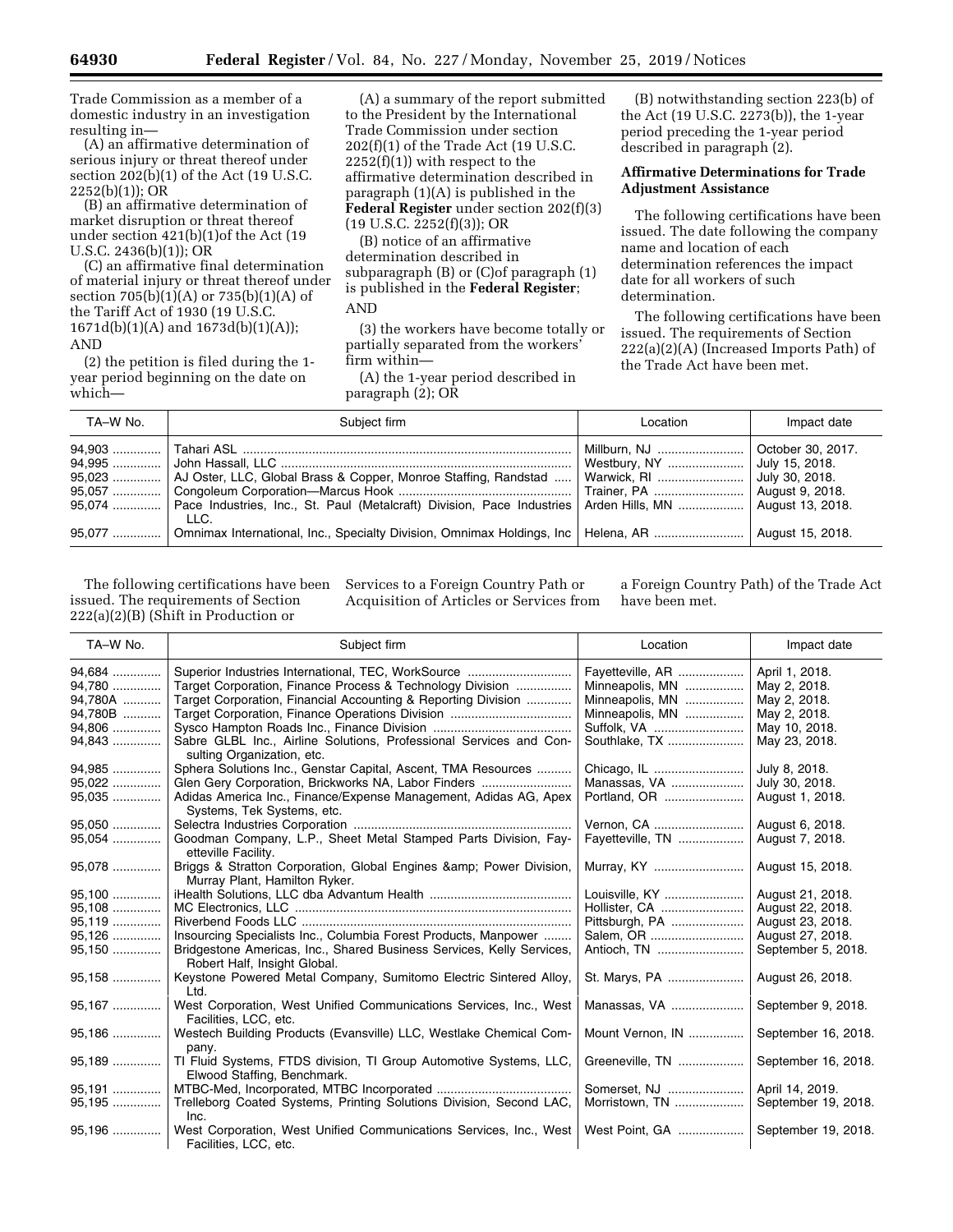| TA-W No. | Subject firm                                                                                             | Location                                                             | Impact date         |
|----------|----------------------------------------------------------------------------------------------------------|----------------------------------------------------------------------|---------------------|
| 95,197   |                                                                                                          | Portland, OR                                                         | September 20, 2018. |
| 95,197A  |                                                                                                          | Reston, VA                                                           | September 20, 2018. |
| 95,198   | IBM Cognitive Applications, IBM Research division, IBM                                                   | Beaverton, OR                                                        | September 20, 2018. |
| 95,199   |                                                                                                          | Irwin, PA                                                            | September 23, 2018. |
| 95,216   | TTEC Healthcare Solutions, Inc., TTEC Holdings, Inc                                                      | Temple, TX                                                           | September 24, 2018. |
| 95,217   | U.S. Bank, National Association, Consumer & Business Banking Oper-<br>ations Unit, Foreclosure, etc.     | Owensboro, KY                                                        | September 23, 2018. |
| 95,220   | Harman Becker Automotive Systems, HW Validation-Environmental<br>Test, Harman International, Tata, Acro. | Farmington Hills, MI                                                 | September 25, 2018. |
| 95,222   | Ortho-Clinical Diagnostics, Inc., Ortho-Clinical Diagnostics Bermuda<br>Co. Ltd., Agile 1.               | Raritan, NJ                                                          | September 24, 2018. |
| 95,224   | U.S. Bank National Association, Consumer & Business Banking<br>Operations Unit, etc.                     | $Iiving, TX, \ldots, \ldots, \ldots, \ldots, \ldots, \ldots, \ldots$ | September 25, 2018. |
| 95,233   | Wells Fargo Bank N.A., Wells Fargo & Company, Payments, Virtual<br>Solutions and Innovation, etc.        | Shoreview, MN                                                        | September 27, 2018. |
| 95,242   | Teva Pharmaceuticals USA, Inc., US TAPI Missouri Division, Teva<br>Pharmaceutical Industries Ltd.        | Mexico, MO                                                           | October 1, 2018.    |
| 95,246   | Cochlear Americas, Service & Repair, Cochlear Limited                                                    | Centennial, CO                                                       | October 2, 2018.    |
| $95,252$ | USF Reddaway Inc., Corporate Division, YRC Worldwide, Integrity<br>Staffing Solutions, etc.              |                                                                      | June 23, 2019.      |
| 95,257   |                                                                                                          | Pewaukee, WI                                                         | October 4, 2018.    |

The following certifications have been issued. The requirements of Section 222(b) (supplier to a firm whose workers

are certified eligible to apply for TAA) of the Trade Act have been met.

| TA-W No. | Subiect firm                                                                                                                  | Location | Impact date |
|----------|-------------------------------------------------------------------------------------------------------------------------------|----------|-------------|
| 95,116   | Concentrix CVG Customer Management Group Inc., MSS Program, Las Cruces, NM    August 23, 2018.<br>Concentrix CVG Corporation. |          |             |

issued. The requirements of Section 222(e) (firms identified by the

The following certifications have been International Trade Commission) of the Trade Act have been met.

| TA-W No. | Subject firm | Location                        | Impact date |
|----------|--------------|---------------------------------|-------------|
|          |              | Oakland, CA    August 29, 2019. |             |

# **Negative Determinations for Worker Adjustment Assistance**

In the following cases, the investigation revealed that the eligibility criteria for TAA have not been met for the reasons specified.

The investigation revealed that the criteria under paragraphs (a)(2)(A)(i) (decline in sales or production, or both), or (a)(2)(B) (shift in production or services to a foreign country or acquisition of articles or services from a foreign country), (b)(2) (supplier to a

firm whose workers are certified eligible to apply for TAA or downstream producer to a firm whose workers are certified eligible to apply for TAA), and (e) (International Trade Commission) of section 222 have not been met.

| TA-W No. | Subiect firm                                                                                          | Location | Impact date |
|----------|-------------------------------------------------------------------------------------------------------|----------|-------------|
|          | Spectrum Oceanic, LLC, Charter Communications, Inc., Charter Com-   Mililani, HI.<br>munications LLC. |          |             |
|          | John Deere Davenport Works, Construction and Forestry Division    Davenport, IA.                      |          |             |

The investigation revealed that the criteria under paragraphs(a)(2)(A) (increased imports), (a)(2)(B) (shift in production or services to a foreign country or acquisition of articles or

services from a foreign country), (b)(2) (supplier to a firm whose workers are certified eligible to apply for TAA or downstream producer to a firm whose workers are certified eligible to apply

for TAA), and (e) (International Trade Commission) of section 222 have not been met.

| TA-W No. | Subject firm                                                                                                             | Location | Impact date |
|----------|--------------------------------------------------------------------------------------------------------------------------|----------|-------------|
| 94,497 ! | American Buildings Company, West Division, Magnatrax Corporation,   Carson City, NV.<br>Nucor Corporation.               |          |             |
|          | The J.G. Hernandez Company, Collard Rose Optical Company, Essilor   Whittier, CA.<br>Laboratories of America Holding Co. |          |             |